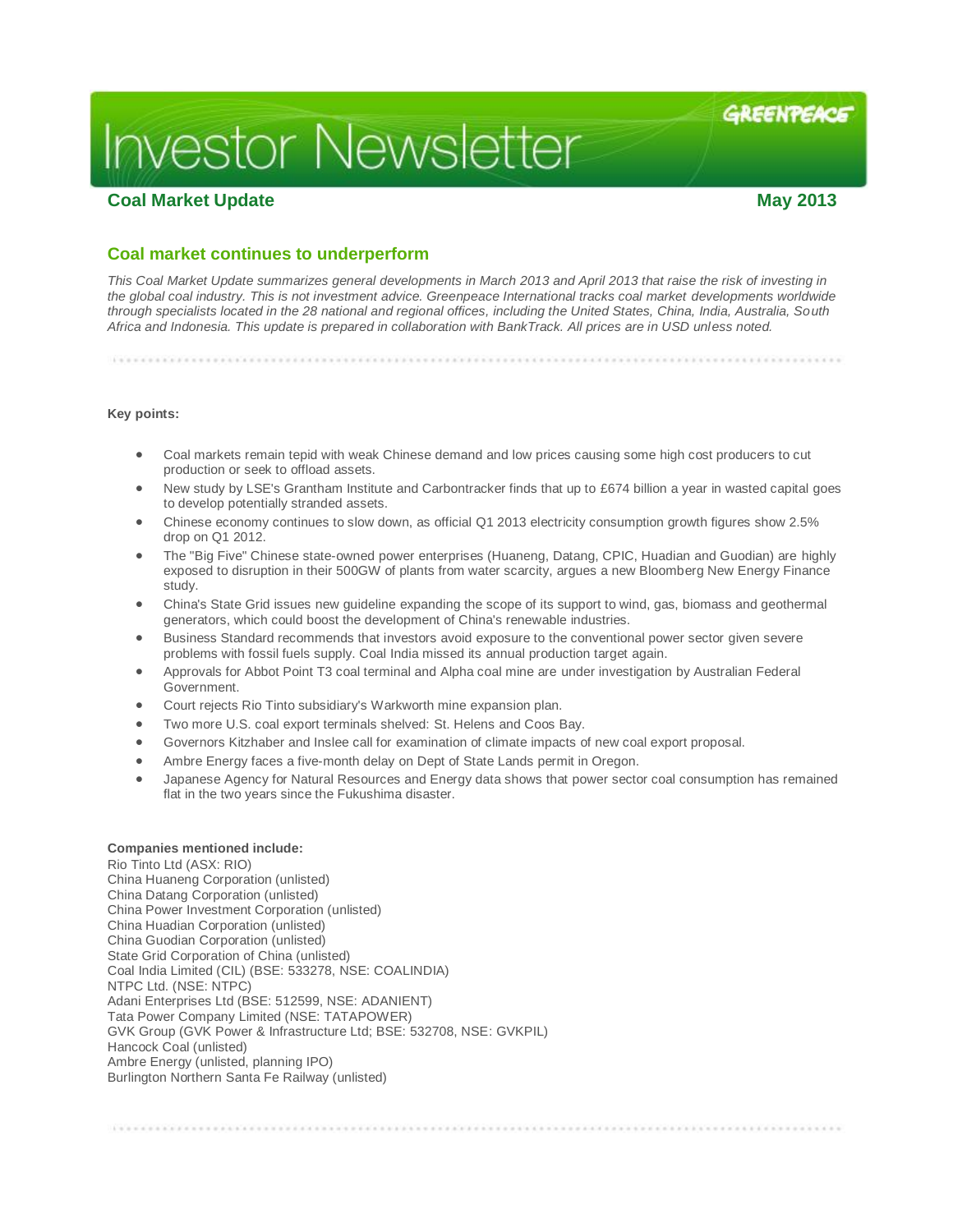## **Global**

#### **Coal outlook continues to be uncertain**

The international coal market remains tepid. Weak global demand continues to place downward pressure on prices reducing the attractiveness of coal investments. Abundant supply and large stockpiles have caused Chinese domestic prices to plummet to three-year lows with the Qinhuangdao 5500 kcal/kg FOB price hovering around RMB 610 per ton, down from almost RMB 900 per ton in late 2011. Further, [Goldman Sachs](http://www.platts.com/RSSFeedDetailedNews/RSSFeed/Coal/8290812) says 2013 will be a "watershed year for the seaborne market" as it expects Chinese year-on-year import volumes to contract for the first time since the global financial crisis in 2007- 08. Some mining majors are already moving to reduce their exposure. For example, Australian giant Rio Tinto is starting the process of [offloading parts of its Queensland and NSW thermal coal operations, even at a significant loss.](http://online.wsj.com/article/SB10001424127887323296504578399463110726302.html)

On the long-term outlook, [new research](http://carbontracker.live.kiln.it/Unburnable-Carbon-2-Web-Version.pdf) by the London School of Economics' (LSE) Grantham Institute and CarbonTracker has calculated that in a carbon-constrained world (i.e. where internationally agreed targets are achieved to limit global warming to 2°C), only 20-40% of the world's current indicated fossil reserves can be burnt. The majority of current share price valuations for fossil fuel companies, most of which fail to account for this 'unburnable carbon', are consequently far too high. The study concluded that there is up to £674 billion a year in wasted capital going to develop potentially stranded assets.

## **China**

#### **New Q1 2013 electricity consumption figures indicate slowing Chinese economy**

According to official data from China's [National Energy Administration,](http://www.nea.gov.cn/2013-04/14/c_132307804.htm) Chinese electricity consumption grew by 4.3% in Q1 2013, a 2.5% slow down compared to the same period last year. The electricity consumption growth rate for March was just under 2%, the second lowest in the past 46 months.

## **China's "Big Five" utilities exposed to water disruption, says BNEF**

All of China's "Big Five" state-owned power enterprises (Huaneng, Datang, CPIC, Huadian and Guodian) are highly exposed to disruption in their 500GW of plants from water scarcity. According to a new study by Bloomberg New Energy [Finance,](http://about.bnef.com/files/2013/03/BNEF_ExecSum_2013-03-25_China-power-utilities-in-hot-water.pdf) Huaneng and Datang are currently the most vulnerable, with both companies having 84% of their generation capacity committed to thermal power assets located in moderately to severely water-scarce regions. Investment to reduce the risk of disruption could total \$20bn and remove 10GW of capacity from the system.

#### **State Grid expands support to small-scale renewable generation**

China's State Grid has strengthened its landmark commitment in October 2012 to provide grid connection concessions for distributed solar PV producers. The agency issued a new guidelin[eexpanding](http://news.xinhuanet.com/english/china/2013-02/27/c_132196918.htm) [the scope of its](http://news.xinhuanet.com/english/china/2013-02/27/c_132196918.htm)  [support to wind, gas, biomass and geothermal generators.](http://news.xinhuanet.com/english/china/2013-02/27/c_132196918.htm) Grid connectivity has been a long-standing barrier for the development of renewable industries in China, and it is expected that this will provide a boost to the Chinese wind sector in particular.

## **India**

#### **Avoid exposure to power stocks, reports Business Standard**

Citing severe problems in the supply of fossil fuels, primarily coal, Business Standard has recommended that investors [avoid](http://www.business-standard.com/article/pf/avoid-exposure-to-power-stocks-113042700550_1.html)  [exposure to the conventional power sector.](http://www.business-standard.com/article/pf/avoid-exposure-to-power-stocks-113042700550_1.html) This warning comes after the government abandoned an attempt to pool the prices of domestic and imported coal, and Coal India missed its production target yet again. The Hindu [reports](http://www.thehindubusinessline.com/industry-and-economy/coal-pool-pricing-out-of-window/article4643155.ece) that at least 24GW of power plants currently have no guarantee of coal supplies, and plant load factors at many others are low due to the shortage in coal supplies.

#### **Coal India Ltd. misses production target again**

Claims by India's Coal Ministry and Coal India's top brass as late as September 2012 that the company was on track to achieve its production target of 464 million tonnes of coal have proven [unfounded.](http://articles.economictimes.indiatimes.com/2013-04-01/news/38189734_1_492-mt-production-target-coal-ministry) The 90% state owned monopoly was able to produce only 452 million tonnes, a growth rate of 3.8% over 2011, against a targeted 7% growth rate. This is the fourth successive year that CIL has missed its production targets, putting into serious question the company's actual extractable reserves and its ability to ramp up production to feed the slew of coal-fired power plants built in India in the last five years.

#### **NTPC refuses to sign coal supply agreements with Coal India, citing poor quality of coal**

NTPC, India's largest thermal power generator, has [refused to sign Fuel Supply Agreements with Coal](http://www.dnaindia.com/money/1680266/report-ntpc-refuses-to-sign-fuel-supply-pact) Indiaunless the CIL provides guarantees on the quality of its coal. The Economic Times reports that NTPC [claims an annual loss of \\$2 billion](http://articles.economictimes.indiatimes.com/2013-04-03/news/38248567_1_coal-india-ltd-gross-calorific-value-domestic-coal) due to the presence of stones and rocks in the coal it receives from CIL. NTPC has been asking for third party verification of coal quality, which CIL has so far refused to agree to.

**Adani, Jindal among 11 companies hit by denial of coal linkage as India's coal production falters** Struggling to meet existing coal supply commitments, India's coal ministry has refused to provide coal to an additional 11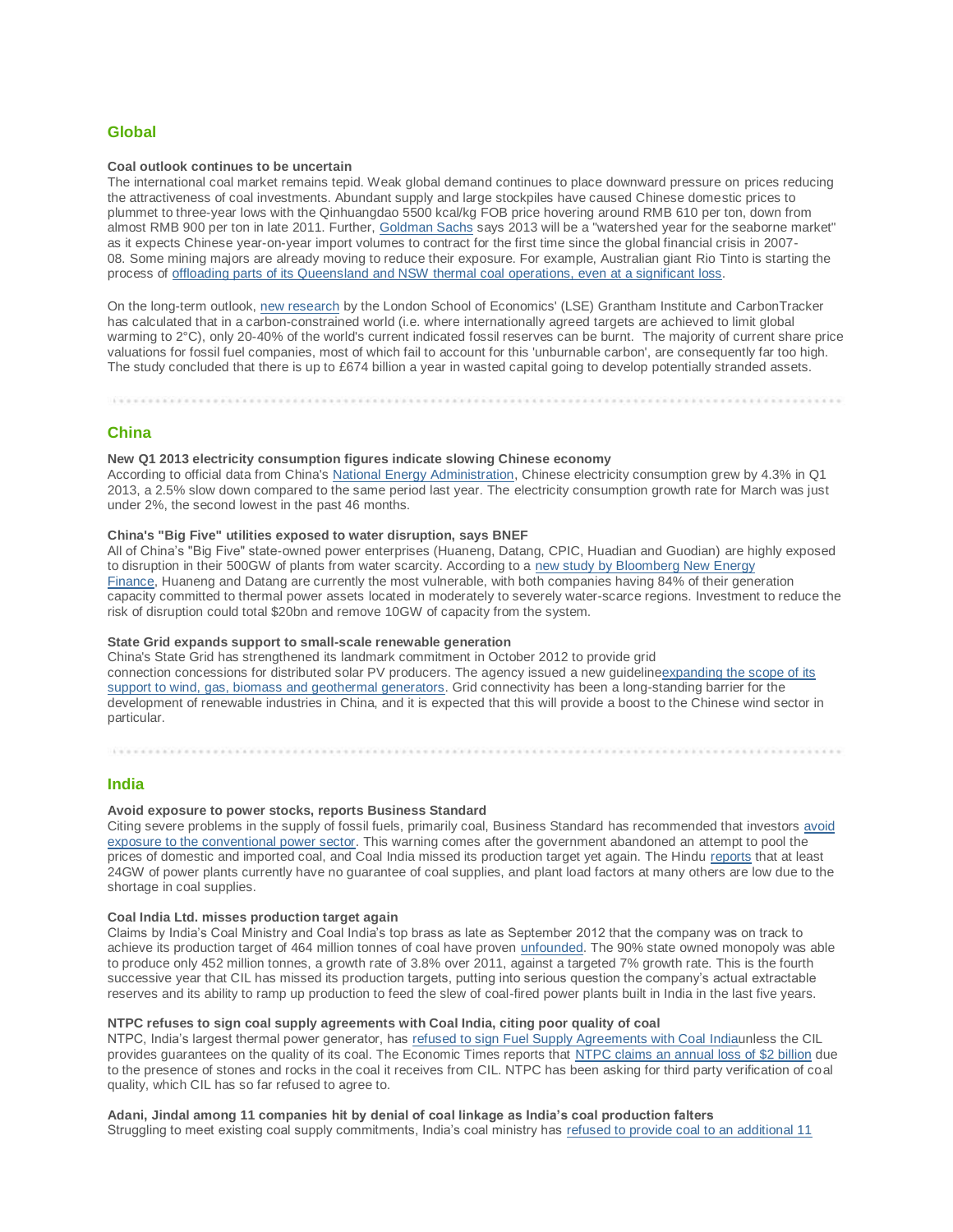[private sector power projects with a capacity of 18,000 MW.](http://www.financialexpress.com/news/adani-jindal-plants-to-bear-brunt-of-coallinkage-refusal/1096821) The Economic Times reports that these projects now face the threat of loan defaults, as public and private sector banks have an exposure of over \$2.8 billion in these projects.

#### **Adani's obtains temporary compensatory relief on Mundra tariffs**

In a case that will have implications for Tata Power and Reliance, the Central Electricity Regulatory Authority has given "temporary" relief to Adani Power in its dispute with the governments of two Indian states over the tariff it can charge for its power. However, the CERC concluded that there is no case for "force majeure" and a "change in law" as claimed by Adani's petition, according to [analysis](http://indianpowersector.com/home/2013/04/adani-power-cerc-order-not-so-positive/) in the Business Standard. The dispute arises from an increase in the price of Indonesian coal, which Adani claims has affected the viability of their Mundra project. The CERC directed a committee comprised of Adani Power, the two states (Haryana and Gujarat), the distribution companies involved and an independent financial analyst and banker to decide on the "compensatory tariff" that should be levied. Tata, Reliance and other power companies dependent on Indonesian coal have also asked for tariff increases and are in the midst of legal disputes with power purchasers. The CERC case also saw a minority dissenting opinion from one of the judges, which stated that the petition is a "misuse of the process of law".

#### **Australia**

#### **Approvals for Abbot Point T3 coal terminal and Alpha coal mine under investigation**

The Australian federal government is investigating whether [GVK Hancock misled it by providing false information](http://www.marketforces.org.au/media/releases/gvk-project-federal-investigation.html) to obtain approval for expansion of its T3 coal terminal at Abbot Point, following issues raised by Greenpeace lawyers. Under Australia's national environmental law providing false or misleading information to secure an approval is an offence. Since their inception, GVK Hancock's plans have faced widespread community resistance. Greenpeace has stepped up its campaign against these and other proposals to expand coal exports in the Great Barrier Reef region, with its activists recently [boarding a ship carrying coal from Abbot Point](http://www.greenpeace.org/australia/en/news/climate/A-call-to-action-Greenpeace-steps-in-to-halt-coal-/) as part of non-violent protests.

#### **Adani among companies accused of dodging Indian coal import duty**

The Indian Directorate of Revenue Intelligence (DRI) has accused several prominent companies, including Adani Power, Tata Power and Essar Power, of [using legal loopholes to avoid](http://articles.economictimes.indiatimes.com/2013-04-09/news/38404496_1_steam-coal-coal-imports-power-producers) [coal import](http://articles.economictimes.indiatimes.com/2013-04-09/news/38404496_1_steam-coal-coal-imports-power-producers) [dutiest](http://articles.economictimes.indiatimes.com/2013-04-09/news/38404496_1_steam-coal-coal-imports-power-producers)otaling approximately Rs 2,500 crore (~\$450 million).

#### **Court denies mine expansion plan for Rio Tinto subsidiary; questions company's job creation claim**

The New South Wales Land and Environment Court has [overturned](http://www.dailytelegraph.com.au/news/nsw-land-and-environment-court-sinks-rio-tinto-mine-expansion-plan-in-hunter-valley/story-e6freuy9-1226620864255) state government approval for the proposed expansion of Rio Tinto subsidiary Coal & Allied's Mount Thorley Warkworth mine in the Hunter Valley. In particular, the judge [cast doubt](http://www.smh.com.au/business/rio-fails-basic-maths-at-the-coalface-20130421-2i8b4.html)  [on Rio's claim](http://www.smh.com.au/business/rio-fails-basic-maths-at-the-coalface-20130421-2i8b4.html) that the expansion would create 44,600 additional jobs in the region. The expansion plan was intended to lift production capacity from approximately 10 mtpa to 12 mtpa for the next 20 years. The company has appealed the decision.

#### **New Kooragang terminal in doubt as coal contract tonnages cut**

Port Waratah Coal Services (PWCS) has agreed to [cut contract tonnages](http://www.theaustralian.com.au/business/mining-energy/new-kooragang-terminal-in-doubt-as-pwcs-cuts-coal-contract-tonnages/story-e6frg9e6-1226633835923) for Hunter Valley coal miners, throwing its plans for a new \$5 billion AU coal export terminal at Kooragang into jeopardy. Coal producers had advised PWCS that several factors caused the reduction in demand for coal handling and loading services including lower-than-forecast production growth resulting from lower thermal coal export prices and higher production costs, as well as mine project approvals taking longer and becoming more uncertain.

## **United States**

### **Kinder Morgan drops \$150 million St. Helens coal export terminal**

Kinder Morgan has [walked away from its plans](http://www.oregonlive.com/environment/index.ssf/2013/05/another_northwest_coal_export.html#incart_river) to build a large coal export terminal near Clatskanie, Oregon, citing site logistics issues. In particular, Portland General Electric declined to allow coal storage piles near its Port Westward naturalgas-fired power plants for fear that coal dust would foul operations. The terminal would have exported up to 30 million tonnes of coal a year to Asia.

#### **Coos Bay export terminal derailed**

The proposed Project Mainstay coal export terminal at Coos Bay, Oregon is likely dead. On 12 March, terminal backers Mitsui and Korean Electric Power Corporation withdrew their interest in the project. Soon after, on 29 March, [Metro Ports, the final](http://www.oregonlive.com/environment/index.ssf/2013/04/port_of_coos_bay_coal-export_p.html)  [private investor, allowed its exclusive negotiating contract with the port to expire.](http://www.oregonlive.com/environment/index.ssf/2013/04/port_of_coos_bay_coal-export_p.html) The Coos Bay proposal faced financial and political hurdles, including outspoken opposition from the Mayors of Eugene and Milwaukie (cities along the rail line), lawsuits, \$180 million in required rail infrastructure upgrades, and the risks of a soft Pacific coal market. Along with Kinder Morgan's recent decision not to proceed with its St. Helens terminal and Rail America's 2012 [abandonment](http://thedailyworld.com/sections/news/local/railamerica-drops-pursuit-coal-terminal-grays-harbor.html) of its Grays Harbor terminal, three of the six coal export terminals originally proposed in Oregon and Washington have now fallen by the wayside.

#### **Washington and Oregon Governors call for examination of climate impacts of new coal export proposals**

On 25 March, [Governors Kitzhaber \(Oregon\) and Inslee \(Washington\) wrote a letter to the White House](http://www.powerpastcoal.org/wp-content/uploads/2013/03/2013-03-25-kitzhaber-inslee-letter.pdf) urging "the CEQ in the strongest possible terms to undertake and complete a thorough examination of the greenhouse gas and other air quality